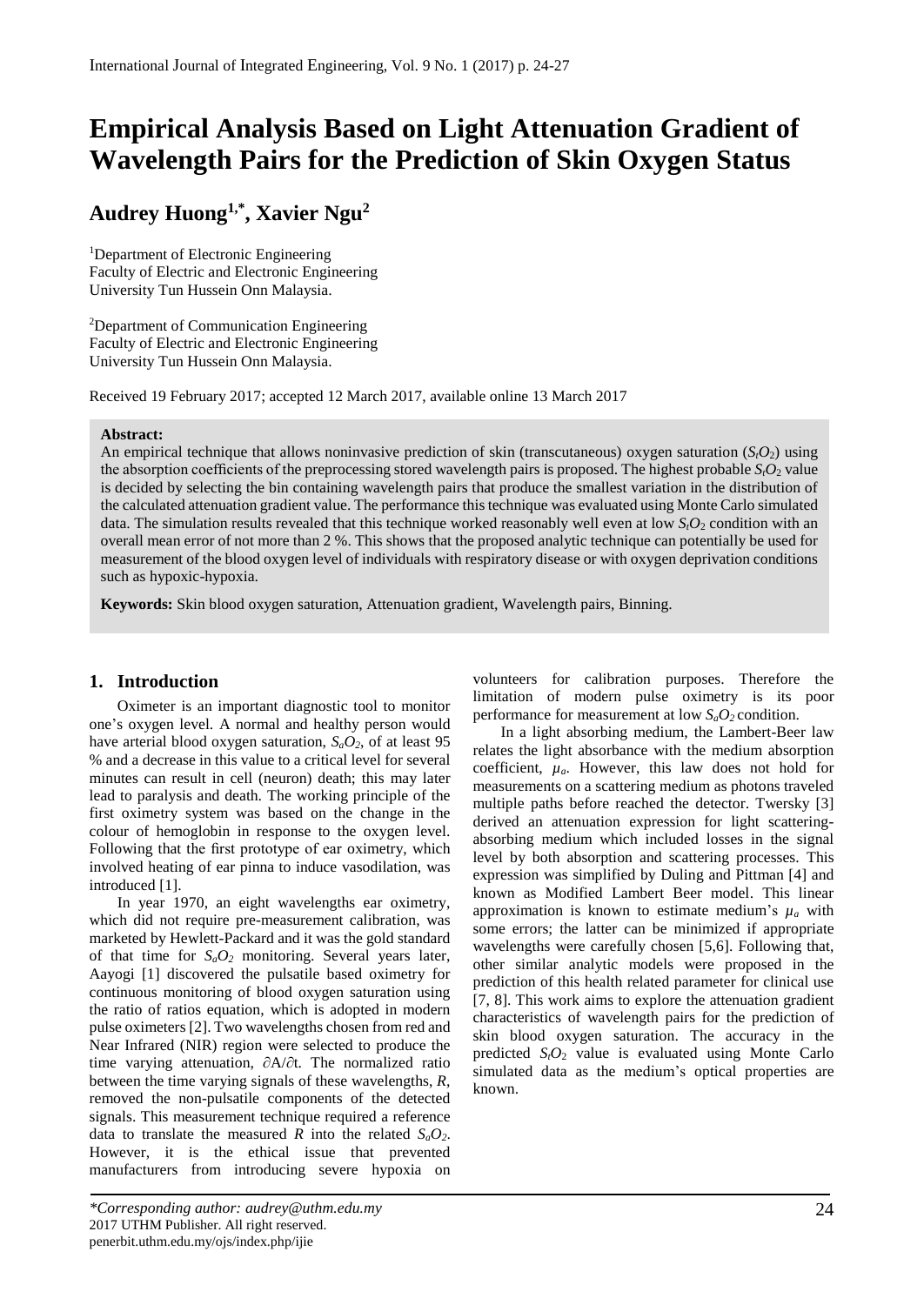#### **2. Method**

## **2.1 Monte Carlo Modeling of Light Propagation in Skin Model**

To demonstrate the validity of the technique discussed in section 2.2, this work modeled human skin as a single layer heterogeneous infinite slab with water, hemoglobin and melanin as its absorbers. The total medium's  $\mu_a$  is given by

$$
\mu_a = \mu_{a(water)} f_w + \mu_{a(Hb)} f_B + \mu_{a(melanin)} f_M \quad (1)
$$

where the absorber to which each  $\mu_a$  component is corresponded with is indicated by its subscript while *fW*, *f<sup>B</sup>* and *f<sup>M</sup>* are the unit-less volume fraction of water, blood and melanocytes, respectively. Their value is listed in Table 1.

Table 1 The volume fraction of absorbers used in the modeled infinite slab. Data taken from [9].

| Parameter | Value |
|-----------|-------|
|           | 0.50  |
|           | 0.04  |
|           |       |

This work assumed light absorption by Carboxyhemoglobin (COHb) and Methemoglobin (MetHb) are negligible, the absorption coefficient of blood,  $\mu_{a(Hb)}$ , at wavelength,  $\lambda$ , is given by the absorptivity of oxyhemoglobin (OxyHb), *µa*(OxyHb), and deoxyhemoglobin (dHb),  $\mu_{a(dHb)}$ , as followed [10]:

$$
\mu_{a(Hb)}(\lambda) = \left(\Delta \mu_{a(\Delta Hb)}(\lambda) S_t O_2 + \mu_{a(dHb)}(\lambda)\right) T
$$
\n(2)

where  $\Delta \mu_{a(\Delta Hb)}$  denotes the difference in the value of  $\mu_{a(OxvHb)}$  and  $\mu_{a(dHb)}$ , *T* represents total blood concentration and was taken to be 150 g/L. The  $S<sub>t</sub>O<sub>2</sub>$  is given by the ratio of OxyHb concentration and *T*. The wavelength dependent  $\mu_a$  for all the considered absorbers is shown in Fig. 1 (top).

The main source of light scattering in the modeled skin was by the adipose layer that comprised of intralipid tissue. The wavelength dependent reduced scattering coefficient,  $\mu'_{s}(\lambda)$ , for intralipid-10% in the units of cm<sup>-1</sup> is given by [10]:

$$
\mu_s' = 3.488 \lambda^{-2.4} (1.1 - 0.58 \lambda) \tag{3}
$$

where  $\lambda$  is in the unit of micrometres. The wavelength dependent  $\mu'$ <sup>s</sup> is shown in Fig. 1 (bottom).

The propagation behavior of photons in the medium was simulated using a Monte Carlo model. For each simulation, 20 million photons were launched into the medium at normal incidence. The refractive index mismatch between the scatterer and its surrounding was given by 1.195. An annular detector with inner and outer detection rings of 4 mm and 6 mm, respectively, was placed in contact with the slab. It was assumed that with the medium thickness, *d*, of 150 mm none of the photons can escape from the medium without being scattered and absorbed. Further discussion of the Monte Carlo model can be found in [10].



Fig 1 (Top) Absorption coefficients of oxyhemoglobin (solid line), deoxyhemoglobin (dashed line), water (closed circles), and melanin (long dashed line). (Bottom) Wavelength dependent reduced scattering coefficient.

## **2.2 Light Attenuation Characteristics of Wavelength Pairs**

Consider a case where the absorption of light by absorbers other than hemoglobin is negligible, equation (1) can be simplified as:

$$
\mu_a = \mu_{(Hb)} f_B \,. \tag{4}
$$

Assuming under a certain  $S_tO_2$  condition, a wavelength pair has their absorptivity shown in equation (2) related as followed:

$$
\mu_{a(Hb)}(\lambda_1) = \mu_{a(Hb)}(\lambda_2) \tag{5}
$$

where the subscript represents the wavelength index. These wavelengths may not necessarily be an isosbestic pair. Substituting equation (2) into equation (5) and solving for  $S_tO_2$  gives

$$
S_t O_2 = \frac{\mu_{a(dHb)}(\lambda_1) - \mu_{a(dHb)}(\lambda_2)}{\Delta \mu_{a(\Delta Hb)}(\lambda_2) - \Delta \mu_{a(\Delta Hb)}(\lambda_1)}.
$$
(6)

Equation (6) shows that the  $S_t O_2$  value can be predicted using the absorptivity data of a wavelength pair that satisfied the condition in equation (5). If the light attenuation is given from light absorbing medium where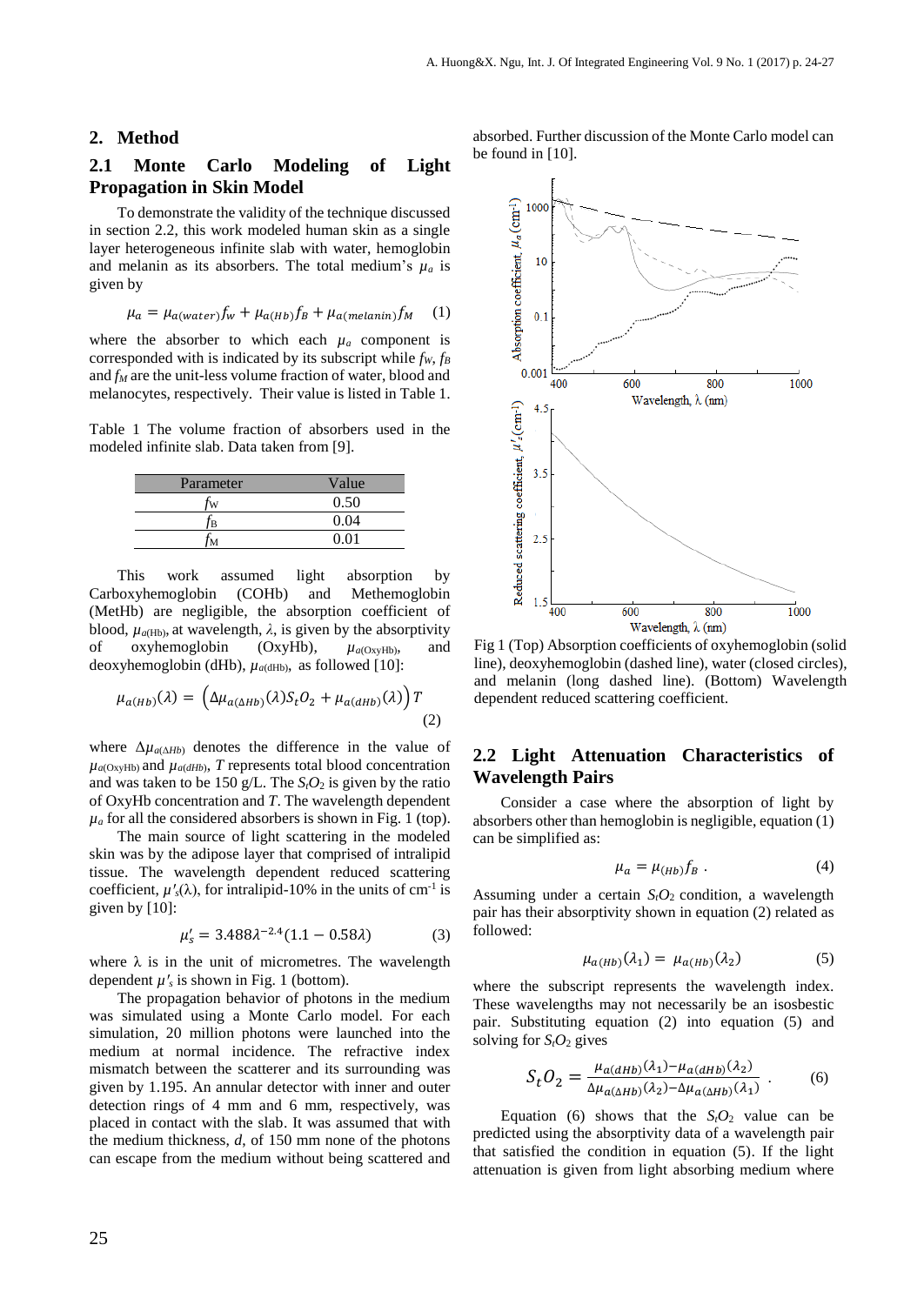the Lambert Beer law holds, the related wavelength pair can be determined by identifying wavelengths that produce the same light attenuation,  $A(\lambda_I) = A(\lambda_I)$ .

In practice the prediction of  $S<sub>i</sub>O<sub>2</sub>$  value using equation (6) is not straightforward when wavelength-dependent scattering is introduced into the medium. This is because the effects of light scattering on light attenuation would intertwine with that of the absorption to give a nonlinear change in light attenuation with both absorption and scattering events. Since the wavelength dependent  $\mu'$ <sub>s</sub> varied relatively inversely linear with the wavelength as shown in Fig. 1 (bottom), it approximately modified wavelength dependent light attenuation in an inverse linear relationship manner. Therefore, it is reasonable to assume that under a certain  $S_tO_2$  condition, all wavelength pairs that satisfied equation (5) would produce the same attenuation gradient value calculated from light attenuation versus wavelength plot. Further description of this technique can be found in [10].

## **2.2.1 Binning of wavelength pairs and the prediction of skin oxygen level**

In the efforts to identify all wavelength pairs potentially used in the prediction of  $S_tO_2$  value, different combinations of wavelength pairs were attempted in preprocessing stage in the calculation of the *StO*<sup>2</sup> based on the hemoglobin absorptivity value as given in equation (6). This study considered only wavelengths from the wavelength range of 510 nm- 590 nm owing to the significant differences in the hemoglobin absorption signatures. Wavelength pairs that give percent  $S_tO_2$  in the range of 0 % to 100 % were stored and binned with the bin size of 0.5 %. The wavelength pairs that give invalid  $S_tO_2$ value (i.e. not between 0 % and 100 %) were removed. This work considered hemoglobin absorption spectra in Fig. 1 (top) with sampling resolution of 0.4 nm and 0.2 nm. This is in agreement with that normally found in the market available light detection devices.

### **3. Results**

An overall of 107,825 and 6,714 pairs of wavelength were found from the considered wavelength range of 510 nm – 590 nm. These wavelength pairs give the  $S_tO_2$  value ranging in between 0 % and 100 % from equation (5) using hemoglobin absorption spectra with sampling resolution of 0.2 nm and 0.4 nm, respectively. An example of the wavelength pairs that satisfied the condition in equation (5), say for *StO*<sup>2</sup> of 80 %, are 551 nm and 582 nm, and 532 nm and 554 nm, respectively, using the spectra sampling intervals of 0.2 nm and 0.4 nm.

Shown in Fig. 2 is the absolute error in the predicted  $S_tO_2$  when different sampling intervals were being used. The  $S_tO_2$  value used in the generation of Monte Carlo simulated attenuation data is shown in the *x-*axis. The *StO*<sup>2</sup> values estimated using the attenuation spectra with the interval of 0.4 nm showed a mean absolute error of around 2 %, whereas a slight decrease in mean absolute error of 1.5 % were found for sampling interval of 0.2 nm.

## **4. Discussion**

The results in Fig. 2 revealed reasonably accurate  $S_tO_2$ value predicted based on the analysis of light attenuation gradient of preprocessing stored wavelength pairs. This study found no significant difference in the mean absolute error in the predicted value using the considered spectral sampling resolutions.

There are several reasons for the error in the predicted value in Fig. 2. First, by referring to Fig. 1 (top) the absorption of light by melanin is significant and it varied across the considered working range of wavelengths. Since the  $S_t O_2$  in equation (6) is derived based on the assumption that the absorption of light by absorbers other than hemoglobin is negligible, this placed a significant impact on the overall performance of the predicted *StO*2. The accuracy of the estimated values can, therefore, be improved if volume fraction of melanin, *f<sup>M</sup>* is less than that listed in Table 1. This yielded the absorption induced changes in the light attenuation predominantly due to the variation in the  $S_tO_2$  level.



Fig. 2: The percent absolute error in the predicted value against the actual  $S_tO_2$  value using spectral sampling intervals of (top) 0.2 nm and (bottom) 0.4 nm.

In addition, the assumption that wavelength pairs in a bin with the most probable *StO*<sup>2</sup> value would produce the same attenuation gradient value is not strictly true. This is because the light attenuation value is a complex function of light scattering and absorption; this rendered the gradient value influenced not only by  $\mu_a$  but also the wavelength varying  $\mu$ '<sub>s</sub>. These discrepancies may be